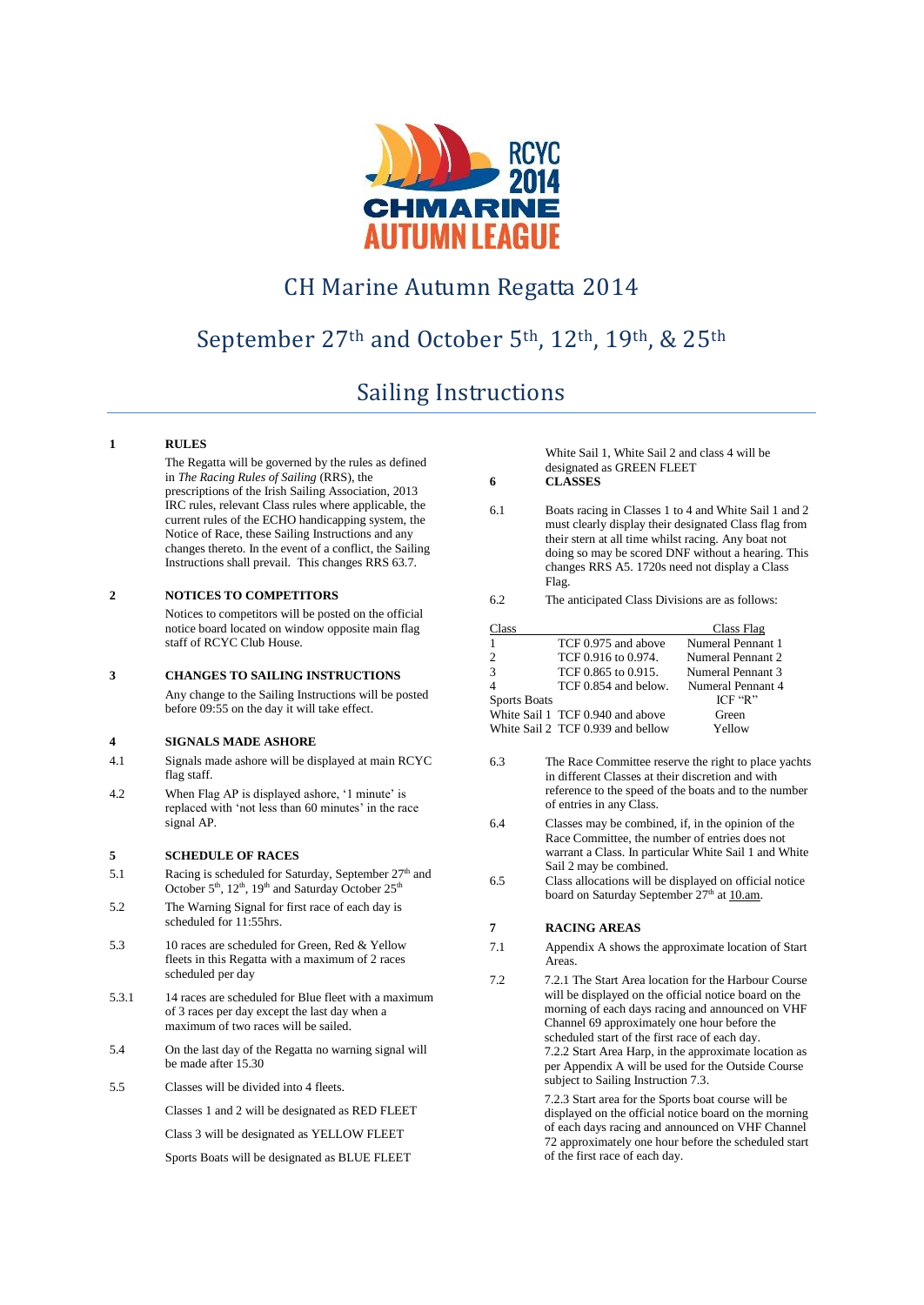- 7.3 Start Area Cuskinny may be used as an alternative to Start Area Harp. The location of the Committee Vessel (CV) and the course for this Start Area will be announced on VHF Channel 71. The course for Start Area Cuskinny may also be displayed on a blackboard on the CV. This will not be a laid course as per Appendix B and Harbour Marks may be used.
- 7.4 The following is the schedule of fleet race areas.

| Saturday September 27th        |                                |  |  |
|--------------------------------|--------------------------------|--|--|
| <b>Harbour Course</b>          | <b>Green Fleet</b>             |  |  |
| Sports Boats Course            | <b>Blue Fleet</b>              |  |  |
| <b>Outside Course</b>          | Red & Yellow Fleets            |  |  |
| Sunday October 5th             |                                |  |  |
| <b>Harbour Course</b>          | <b>Green Fleet</b>             |  |  |
| Sports Boats Course            | <b>Blue Fleet</b>              |  |  |
| <b>Outside Course</b>          | Red & Yellow Fleets            |  |  |
| Sunday October 12th            |                                |  |  |
| <b>Harbour Course</b>          | <b>Green Fleet</b>             |  |  |
| Sports Boats Course            | <b>Blue Fleets</b>             |  |  |
| <b>Outside Course</b>          | <b>Red &amp; Yellow Fleets</b> |  |  |
| Sunday October 19th            |                                |  |  |
| Harbour Course                 | Green Fleet                    |  |  |
| Sports Boats Course            | <b>Blue Fleet</b>              |  |  |
| <b>Outside Course</b>          | <b>Red &amp; Yellow Fleets</b> |  |  |
| Saturday October 25th          |                                |  |  |
| Harbour Course                 | <b>Green Fleet</b>             |  |  |
| Sports Boats Course Blue Fleet |                                |  |  |
| <b>Outside Course</b>          | Red & Yellow Fleets            |  |  |

#### **8 THE COURSES**

- 8.1 The diagrams in Appendix B and D, show the laid courses, the order in which marks are to be passed, and the side on which each mark is to be left.
- 8.2 For laid courses, no later than the warning signal, the CV may display the approximate compass bearing of the first leg and the designated course. This may be displayed on a blackboard on the stern of the CV.
- 8.3 For the Harbour Course, the course to be sailed is at the discretion of the Race Officer. A chartlet of Cork Harbour is provided for information purposes as Appendix A. This should not be relied on for navigation, and the position of any mark shown is approximate and for illustration purposes only.
- 8.4 Additional courses may be added during the Regatta at the discretion of the race committee. Additional courses will be announced on the VHF channel for that course or displayed on the official notice board prior to racing on that day.
- 8.5 The Race Officer at his discretion may alter existing courses. These changes will be announced on the VHF channel for that course prior to the warning signal and may also be displayed on the official notice board prior to racing on that day.

#### **9 MARKS**

- 9.1 For laid courses marks will be orange inflatable cylindrical marks.
- 9.2 For the Harbour Course marks may be orange cylindrical marks, pink round marks and in addition marks may be Port of Cork race marks and/or navigation marks where appropriate.
- 9.3 A chartlet of Cork Harbour is provided for information purposes as Appendix A. This should not be relied on for navigation, and the position of any mark shown is approximate and for illustration purposes only.

#### **10 AREAS THAT ARE OBSTRUCTIONS**

The following areas are designated as obstructions: Within 50 metres of oil refinery jetty. Within 50 metres of any commercial shipping

## **11 THE START**

- 11.1 Races will be started by using RRS 26 with the warning signal made 5 minutes before the starting signal.
- 11.2 For all courses the start line will be between a red and white pole on the CV and a mark at the pin end of the line. The pin end mark may be a laid mark or a harbour mark. The designated courses for each start will be displayed on a blackboard on the CV.
- 11.3 Boats whose warning signal has not been made shall avoid the starting area during the starting sequence for other races.
- 11.4 The order and grouping of starts will be at the Race Officers' discretion and will be announced on the VHF channel for that course.

#### **12 THE FINISH**

- 12.1 The finishing line for the Outside Course will be between the red and white pole on the designated CV and an orange finishing mark or an adjacent harbour mark. The location of the finish line will be advised to the relevant fleet and may vary for each race depending on the course chosen. Please note that the finish for the second scheduled race of each day for the Outside Course may be within Cork Harbour.
- 12.2 The finishing line for the Harbour Course will be between the red and white pole on the CV and an orange finishing mark or an adjacent harbour mark. The location of the finish line will be advised to the relevant fleet and may vary each race depending on the course chosen. The finish line may be in the vicinity of No. 7 navigation buoy.
- 12.4 When the CV for any of the Courses is in position at the finishing line, and flying a Blue flag or shape, boats **shall not pass between the CV and the finishing mark unless finishing**.

#### **13 TIME LIMITS AND TARGET TIMES**

- 13.1 Boats failing to finish within 45 minutes after the first boat in that Class sails the course and finishes will be scored Did Not Finish without a hearing. This changes rules 35, A4 and A5
- 13.2 The time limit for the lead boat of each race in each Class is 2 hours.

#### **14 PROTESTS AND REQUESTS FOR REDRESS**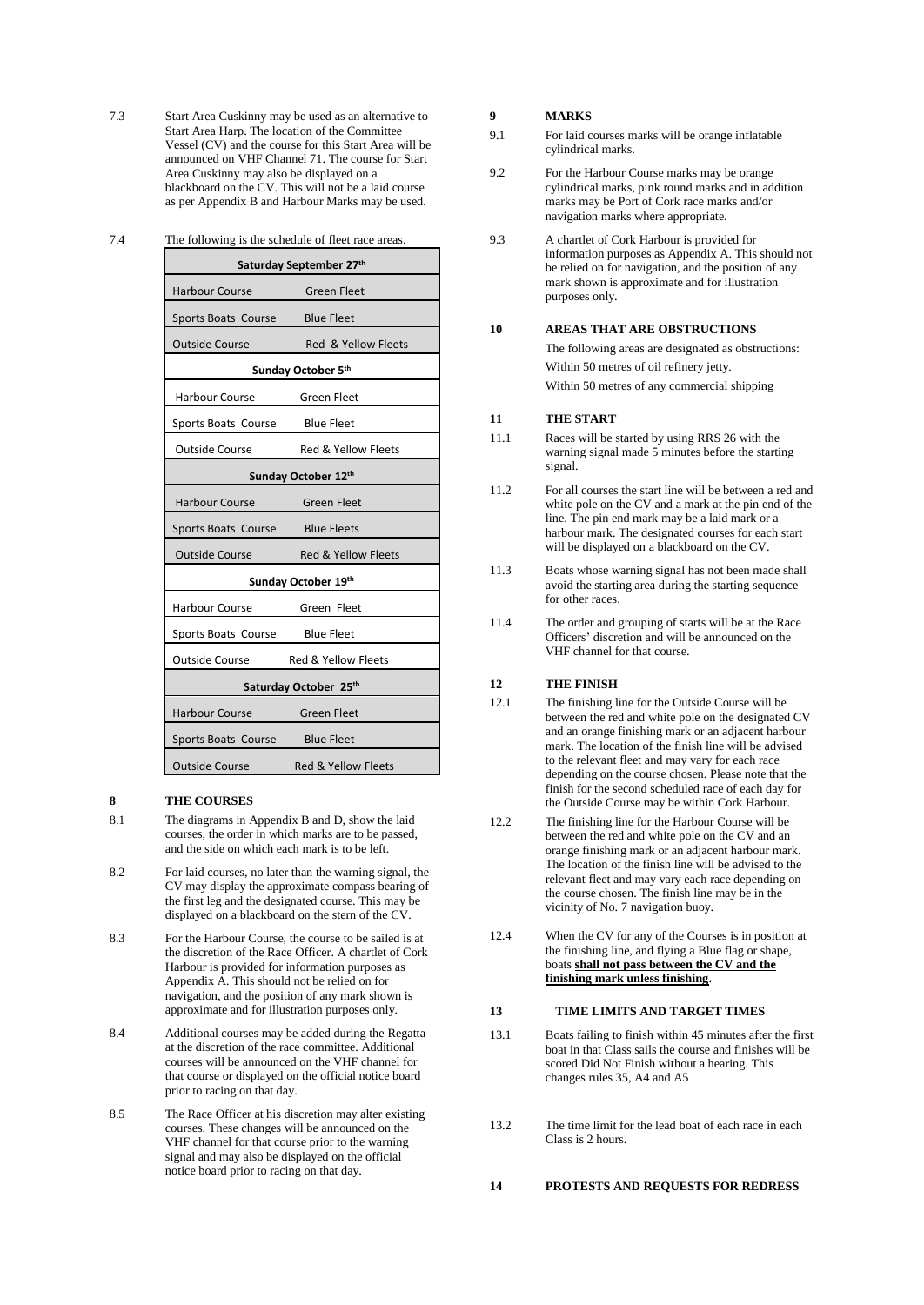- 14.1 Protest forms are available at the race office located in the RCYC Club House. protests and requests for redress or reopening shall be delivered there within the appropriate time limit.
- 14.2 In addition to the requirements of RRS 61, boats who intend to protest another boat are required to inform the CV of their intention to protest, and the boat name or sail number of the intended protestee, as soon as possible after finishing and in any event not before leaving the vicinity of the finish line.
- 14.3 For each Class, the protest time limit is 90 minutes after the last boat in that class has finished the last race of the day.
- 14.4 Notices will be posted no later than 30 minutes after the protest time limit to inform competitors of hearings in which they are parties or named as witnesses. Hearings will be held in the protest room, located at the RCYC Club House, beginning at the time posted.
- 14.5 Notices of protests by the race committee or protest committee will be posted to inform boats under rule 61.1(b).
- 14.6 On the last scheduled day of racing a request for reopening a hearing shall be delivered
	- (a) within the protest time limit if the requesting party was informed of the decision on the previous day;
	- (b) no later than 30 minutes after the requesting party was informed of the decision on that day.
- 14.7 On the last scheduled day of racing a request for redress based on a protest committee decision shall be delivered no later than 30 minutes after the decision was posted. This changes RRS 62.2.
- 14.8 Breaches of SI 4.1, SI 6.1, SI 12.4, and SI 17 will not be grounds for protest by a boat or entrant. This changes RRS 60.1 (a). Penalties for these breaches may be less than disqualification if the protest committee so decides.

#### **15 MEDIATION**

As an alternative to a full Protest hearing a Mediation System may be used. When all Parties to an incident(s) agree the Protest(s) may be decided by a Protest Mediator and his/her decision shall be final. This replaces the requirements of RRS 63. Having decided that the Protest(s) is valid the Mediator shall have total discretion on the question of witnesses etc., but shall give all the parties an opportunity to state their case. The Mediator has the right to terminate the Mediation process at any time and refer the matter to a full Protest hearing. Otherwise he/she shall reach a decision.

The advantage of this process is that any rule infringement will result in a 25% place penalty rather that a disqualification in the event of a full Protest hearing. The place penalty shall be subject to a minimum of 3 places but it shall not exceed the score of a disqualification. Any penalty shall not affect the score of other competitors. Competitors rights under RRS 66 shall not be affected.

#### **16 SCORING**

- 16.1 The Low Point System of RRS Appendix A will apply.
- 16.2 3 races are required to be completed to constitute a series.
- 16.3 (a) When fewer than 5 races have been completed, a boat's series score will be the total of her race scores.
	- (b) When from 5 to 10 races have been completed, a boat's series score will be the total of her race scores excluding her worst score.
- 16.4 A boat's combined score each day will be used as the basis for daily prizes throughout the Regatta.
- 16.5 For Classes 1 to 4 all races will be scored as part of the SCORA league.

## **17 SAFETY REGULATIONS**

A boat that retires from a race shall notify the race committee as soon as possible.

#### **18 EQUIPMENT AND MEASUREMENT CHECKS**

- 18.1 A boat or equipment may be inspected at any time for compliance with the Class rules and sailing instructions. On the water, a boat can be instructed by a race committee equipment inspector or measurer to proceed immediately to a designated area for inspection.
- 18.2 For White Sail Classes: only one headsail and one mainsail per day to be used. Sail identification number required on mainsail. Gennakers, bloopers, spinnakers, code zero or similar sails are prohibited.
- 18.3 No boat shall carry its anchor protruding from bow whilst racing.
- 18.4 Entries in White Sail Classes may **not** make use of any whisker pole, spinnaker pole, or any other such device to hold headsails at any stage.

#### **19 RADIO COMMUNICATION**

- 19.1 Except in an emergency, a boat shall neither make radio transmissions while racing nor receive radio communications not available to all competing boats. This restriction also applies to mobile telephones.
- 19.2 Race Area VHF Channels
	- (a) VHF Channel 71 will be used for race management for the Outside Course.
	- (b) VHF Channel 69 will be used for race management for the Harbour Course.
	- (c) VHF Channel 72 will be used for race management for the Sportsboat Course.
- 19.3 Courses may be announced on the designated VHF channels prior to starting sequence of that Class. 71

#### **20 PRIZES**

20.1 Overall prizes will be awarded as follows:  $1<sup>st</sup>$  and  $2<sup>nd</sup>$ in each Class of the Autumn Regatta. Overall prizes may be awarded to certain groupings of boat types if numbers exceed 3 boats racing together in the same Class. For example, a prize may be awarded to the 1<sup>st</sup> placed Impala OD, J24, Sigma 33, X332, or Quarter Tonner. In the White Sail Class(es), overall prizes may be awarded to the first placed boat with Dacron sails.

20.2 Daily prize giving will take place no later than 18.00 hrs in the RCYC Club house. Prizes will be awarded to the 1<sup>st</sup> and 2<sup>nd</sup> boat in each class but distributed on a one boat, one prize basis.

20.3 Final prize giving for the Autumn Regatta will take place at the prize giving gala dinner on Saturday October 25<sup>th</sup>. Please book early to avoid disappointment.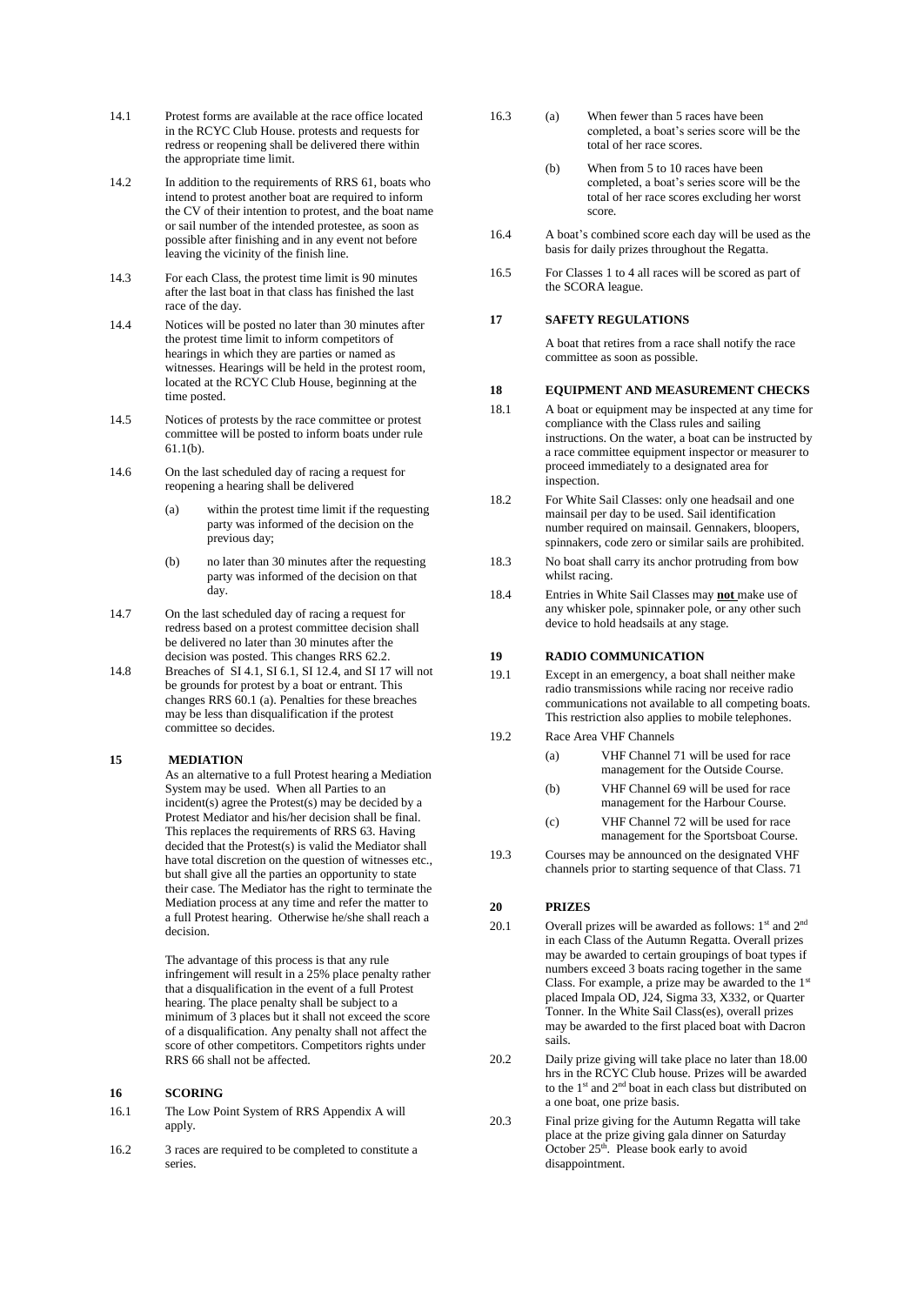## **21 DISCLAIMER OF LIABILITY**

Competitors participate in the Regatta entirely at their own risk. See RRS 4, Decision to Race. The organizing authority will not accept any liability for material damage or personal injury or death sustained in conjunction with or prior to, during, or after the Regatta.

## **22 INSURANCE**

It is the duty of each boat owner to have his boat adequately insured against any risk, including civil responsibility to third parties and to ensure that such insurance remains valid for the entirety of the Autumn Regatta 2013.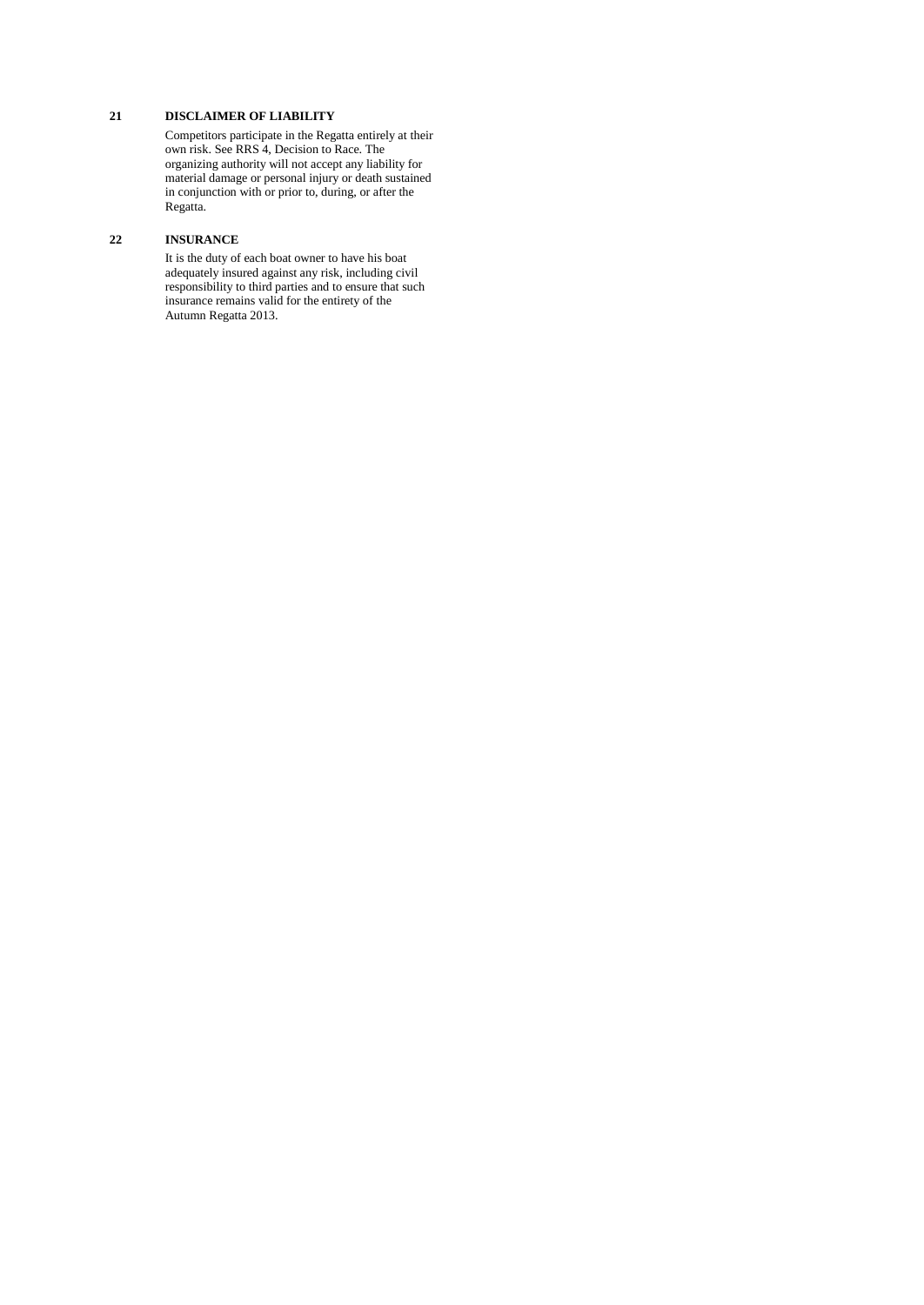# **APPENDIX A**



This should not be relied on for navigation, and the position of any mark shown is approximate and for illustration purposes only.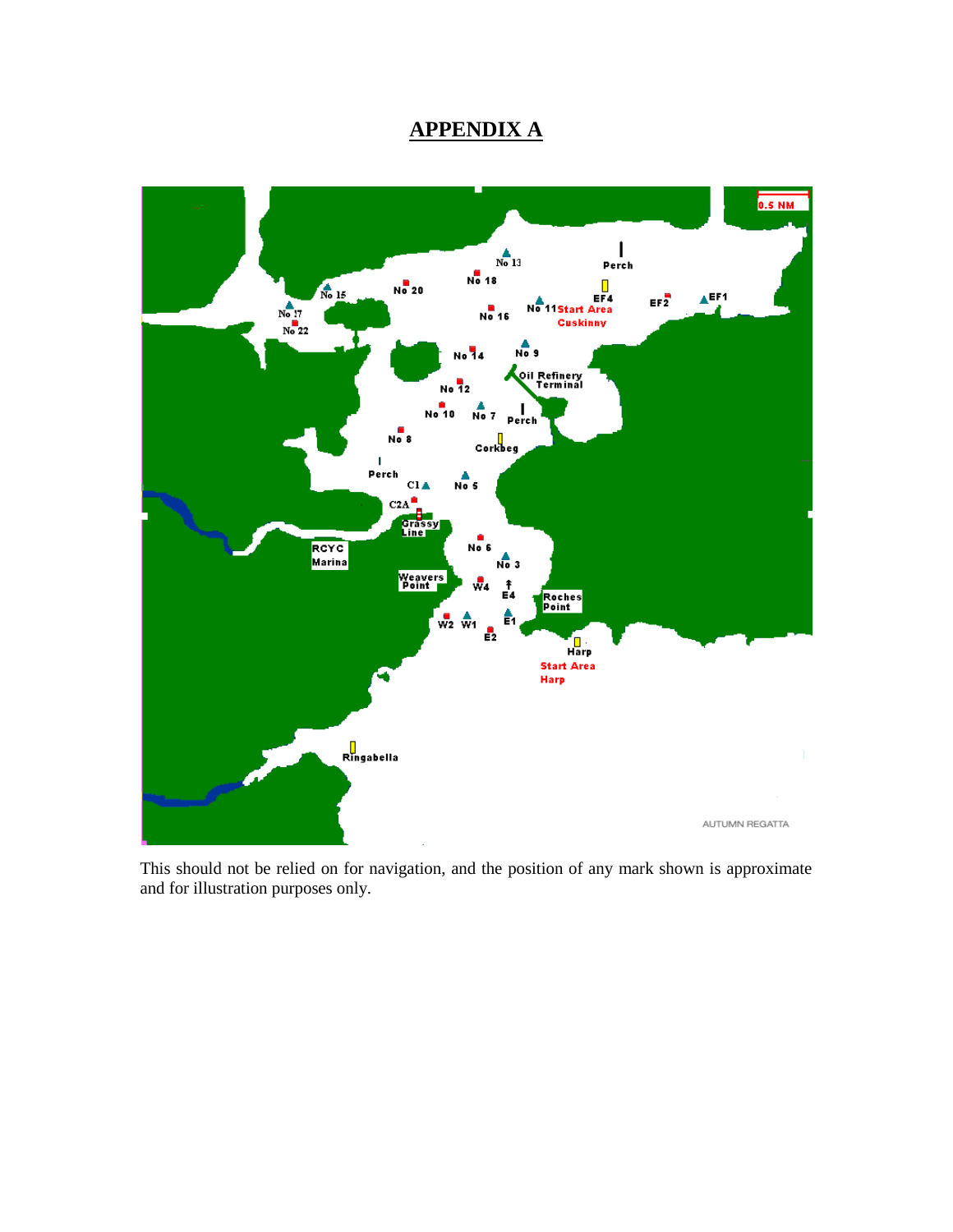## **APPENDIX B**

## **OUTSIDE COURSE**

#### **Race Area: South East of Roches Point VHF: Channel 71 Committee Vessel: "Sparetime", white Beneteau Swift Trawler 42 motoryacht.**

No later than the warning signal the CV may display the approximate compass bearing of the first leg.

The number of rounds to be sailed by each Class will be shown on a blackboard on the CV and may be broadcast on the designated VHF Channel.

The location of the finish line will be advised to the fleet and may vary each race depending on the course chosen. Please note that the finish for the 2nd scheduled race of each day may be within Cork Harbour.

| One Round :   | $1, 2, 3 -$ Finish         |
|---------------|----------------------------|
| Two Rounds:   | $1,2,3,1,3$ – Finish       |
| Three Rounds: | $1,2,3,1,3,1,2,3$ – Finish |

If the race is to be shortened at the start/finish line, the signal shall be the display of Flag "J" with repetitive sound signals at a mark on the course. Having rounded that mark, boats shall proceed directly to the finishing line and finish by crossing the line from the direction of the last mark. This is in addition to RRS 32.2

#### **LAID COURSE A**

#### **Windward-Leeward Course**

All marks to be rounded to port.



#### **LAID COURSE B**

**Windward-Leeward-Triangle Course**



All marks to be rounded to port.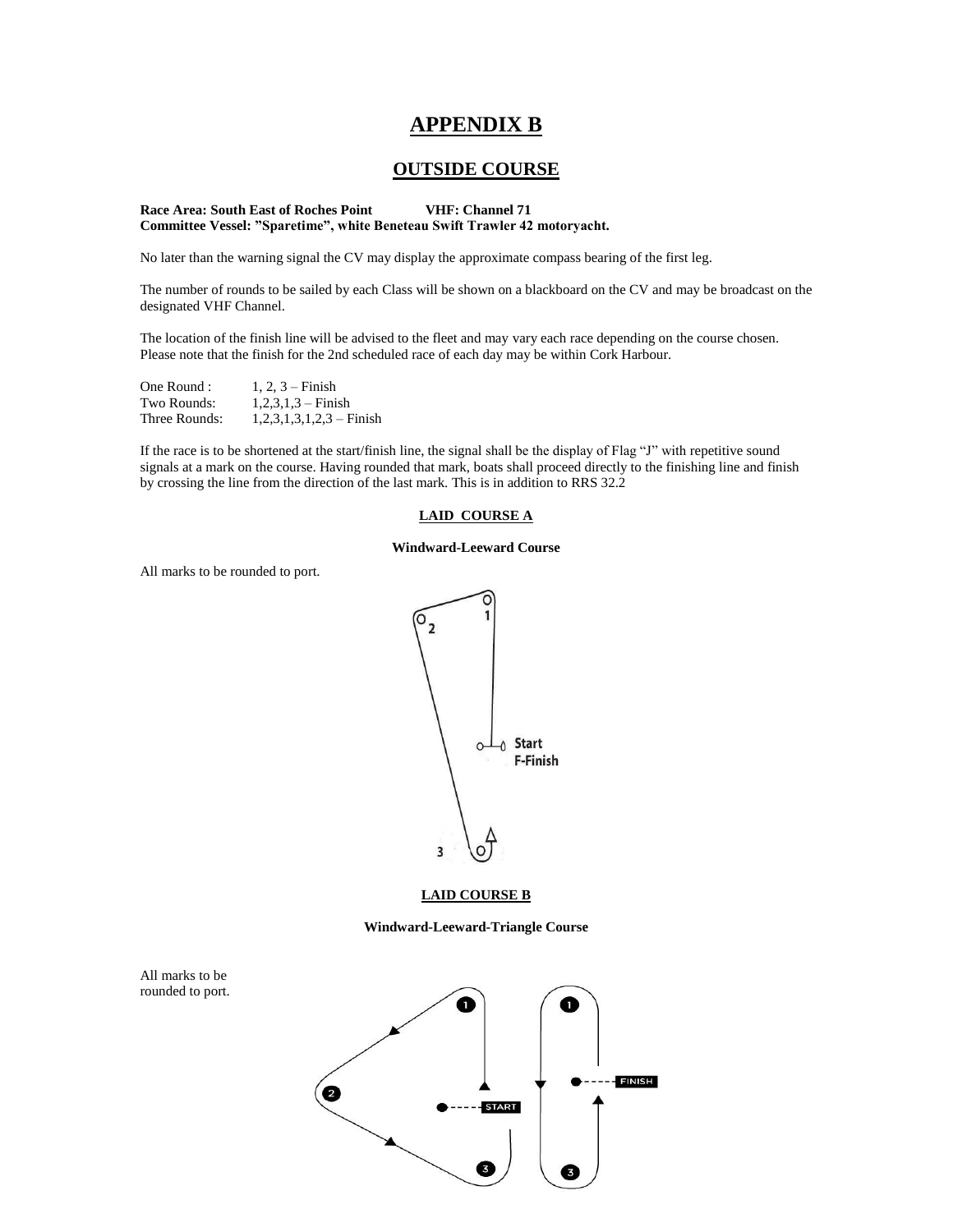# **APPENDIX C**

## **HARBOUR COURSE**

**Race Area: Cork Harbour Inner and Outer VHF: Channel 69**

**The course to be sailed is at the discretion of the Race Offcier as per Sailing Instruction 8.3.**

## **APPENDIX D**

## **SPORTSBOAT COURSE**

### Race Area: Cork Harbour Inner and Outer **VHF: Channel 72 Committee Vessel: "Irish Mist" Nelson 39 motor boat.**

No later than the warning signal the CV may display the approximate compass bearing of the first leg.

The number of rounds to be sailed by each Class will be shown on a blackboard on the CV and may be broadcast on the designated VHF Channel.

One Round :  $1, 2$  – Finish Two Rounds:  $1,2,1,2$  – Finish Three Rounds:  $1,2,1,2,1,2$  – Finish

## **LAID COURSE A**

**Windward-Leeward Course**

All marks to be rounded to port.

$$
\begin{pmatrix}\n0 \\
1 \\
\vdots \\
0\n\end{pmatrix}
$$
 Start F-Finish